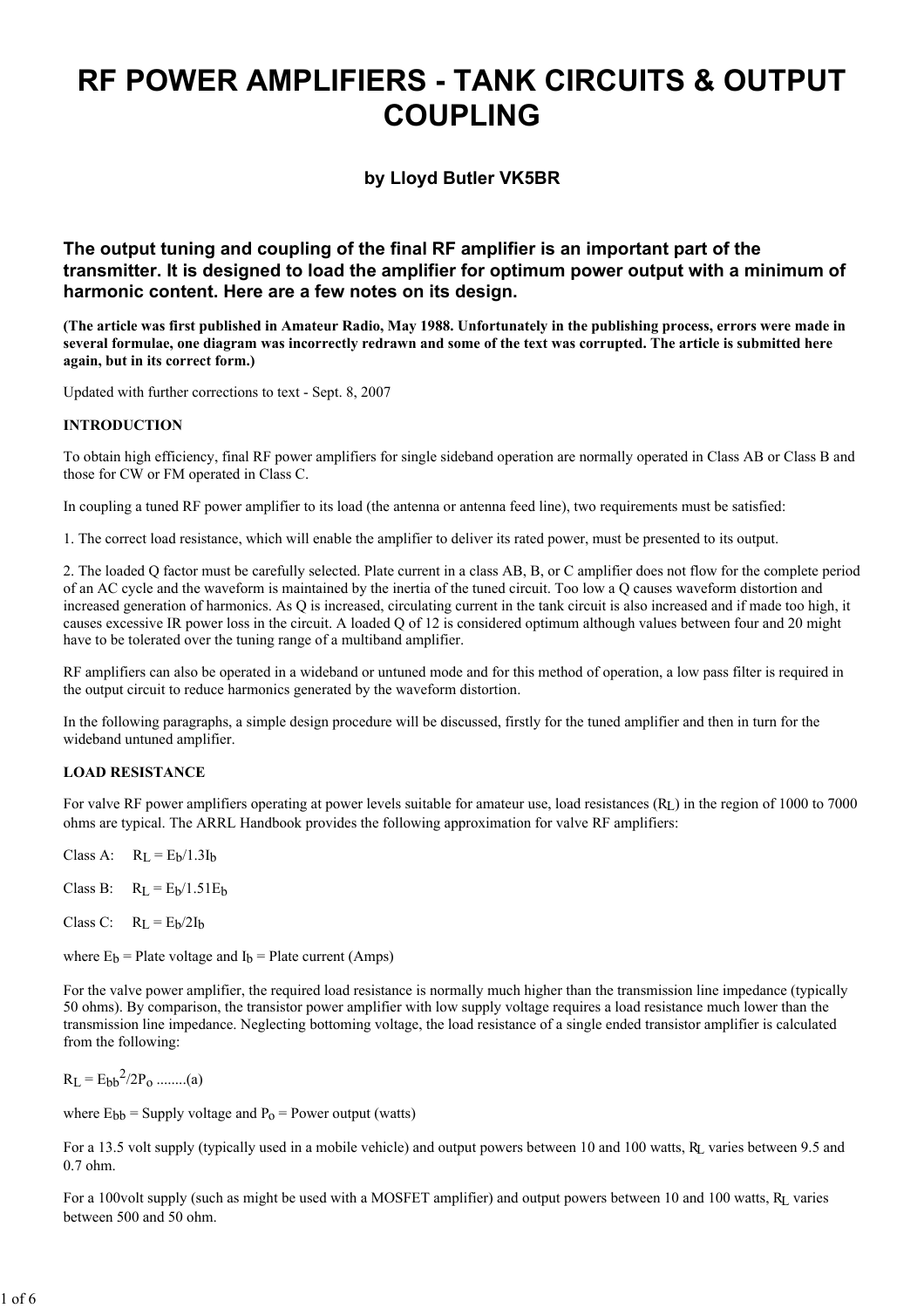There could be some confusion in applying the expressions to sideband transmission where both the power output and plate current swings with speech modulation. In this case,  $P_0$  should be taken as the maximum RMS power delivered, (or PEP power) and plate current should be taken as peak DC current swing.

# BASIC TANK CIRCUIT



Figure 1: Basic Tank Circuit.

To set the required loaded Q factor in the basic coupling circuit of Figure 1a, the tuning capacitor and inductor in the tank circuit must be selected for the correct reactance at the frequency of operation. Reactances ( $X_C$  and  $X_L$ ) are calculated as follows.

 $X_L = X_C = R_L/Q$ 

where  $Q =$  loaded  $Q$  (say 12)

Capacitance and inductance are calculated then using the usual formulae:

 $C = 10^6/(2\pi f X_L)$  pF .........(b)

and L = XL/(2πf) µH ................(c)

where  $f = frequency in MHz$ 

The number of turns  $(N_p)$  on the primary of the output transformer is set by the inductance calculated. Where the secondary is tightly coupled to the primary, such as in a multifilar wound toroidal transformer, the secondary turns  $(N_s)$  are calculated as follows:

 $N_s = N_p \sqrt{(R_a/R_L) \dots (d)}$ 

where  $R_a$  = Antenna or transmission line load resistance.

When using such a transformer, there is no provision for loading adjustment except for connection of different combinations of multi-filar windings (if such a means is available). Hence, the coupling transformer must be carefully selected to ensure that the secondary load resistance  $R_a$  (say 50 ohms) reflects the required amplifier load resistance at the primary.

With an air wound coupling transformer, the coupling coefficient is lower and more secondary turns than that given by the previous formula, are required. The degree of coupling can be adjusted by either taps on the the coils or by varying the spacing between primary and secondary. Adjustment is usually carried out by initially resonating the tank circuit with the secondary loosely coupled and then gradually increasing coupling and re-resonating until the rated loaded power amplifier current is achieved.

Resonance is indicated by a pronounced dip in plate (or collector) current. (If the off-resonance current is too low to achieve the rated loaded current when dipped, the amplifier may have insufficient input drive power). A variable tuning capacitor is usually fitted in the tank circuit and a tuning procedure could be to initially set the capacitor value near that calculated to give the correct loaded Q, then adjust the inductor taps for near resonance and finally fine tune with the capacitor.

The circuit of Figure 1a, as it stands, is somewhat impractical for transistor use, particularly where a low voltage supply is used. The reason for this is that, for low voltage,  $R_L$  is low and  $X_c$  is equal to this value divided by Q with the resultant calculated capacitance being extremely large. The situation can be improved by tapping down the collector connection on the inductor as shown in Figure lb. For example, if a tap were selected at a quarter of the turns, the value of R reflected across the whole tuned circuit would be increased to a value of four squared times that of RL. For a low voltage supply, the calculated capacitance might still be quite high at lower frequencies. However, where a fairly high supply voltage is used (as could apply in the MOSFET amplifier), the figure 1b circuit could well enable a practical small value of capacitance to be used.

# THE PI COUPLER



Figure 2: PI Coupling Network.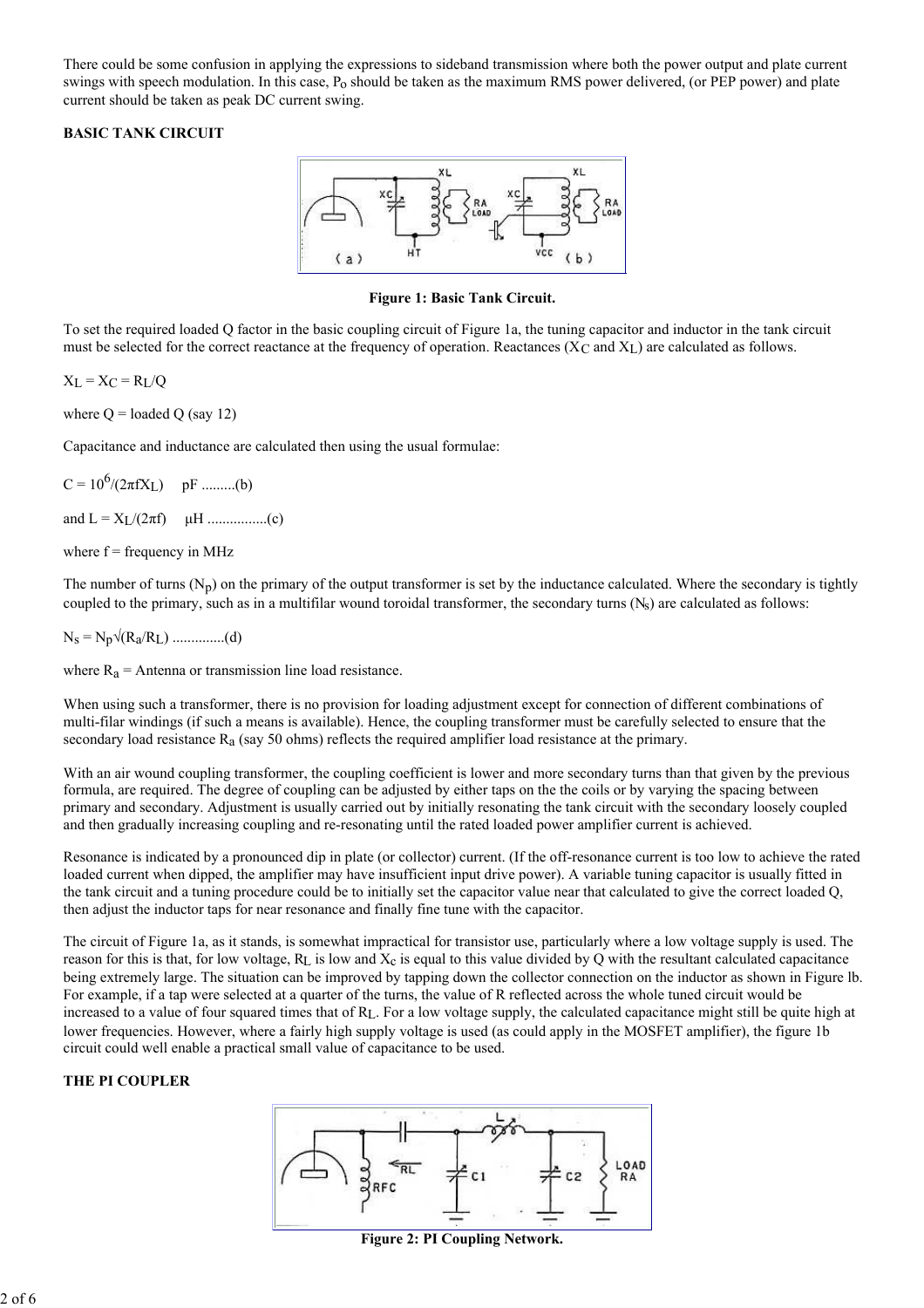The Pi coupling network (Figure 2) is a suitable coupling system where it is necessary to reflect, to the output of a power amplifier, a high resistance load from a lower impedance transmission line. It is ideal for coupling a valve power amplifier, normally requiring a high resistance load matched to a low impedance line.



Figure 3: PI Network split into two sections for analysis.

To examine this network, we divide the network into two sections (Figure 3), splitting the inductor (L) into two parts, L1 and L2. The first section can be considered to be the tank circuit which sets the correct value of loaded Q. To reflect the correct value of RL to the amplifier output, a resistance value of  $R_x$  must be presented at the tank circuit output. The two reactive components and  $R_x$ , are calculated as follows:

$$
X_{L1} = R_L/Q
$$

 $X_{C1} = X_{L1}$ 

 $R_X = R_L/(Q^2 + 1)$ 

where  $Q =$  loaded  $Q$  (say 12)

The value of  $R_x$  is normally lower than 50 ohms and the purpose of the second section is to match this resistance to the transmission line impedance (Ra). Making use of formulae described in references 1 and 2, we calculate the reactive components in the second section as follows:

 $X_{C2} = \sqrt{[(R_x R_a^2) \div (R_a - R_x)]}$ 

 $X_{L2} = (X_{C2} R_a^2) \div (R_a^2 + X_{C2}^2)$ 

Putting the two sections together, a single inductive reactance  $(X_L)$  is formed by the sum of  $X_{L1}$  and  $X_{L2}$ . The components Ll, Cl and C2 are calculated from their reactances, as before, from the formulae (b) and (c).

The Pi coupling system is often considered desirable because its formation makes up a low pass filter which attenuates the harmonic cornponents.

In the preceding discussion, the transmission line load has been considered as resistive, however, the three components in the network are normally made adjustable and can be used to also correct for reactance in the line load.

A tuning method for the Pi coupler is suggested as follows:

1. Preset the inductor near its desired value (hopefully set for a suitable loaded Q).

2. With C2 set for maximum value, resonate the plate circuit using C1.

3. Increase the loading gradually, by decreasing C2, until the rated input power is reached. (For each change of C2, reset resonance with C1).

#### THE T NETWORK



Figure 4: 'T' Coupling Network.

For the transistor RF power amplifier, where the amplifier load (RL) is low compared to the transmission line impedance, the T network (Figure 4) is more suitable.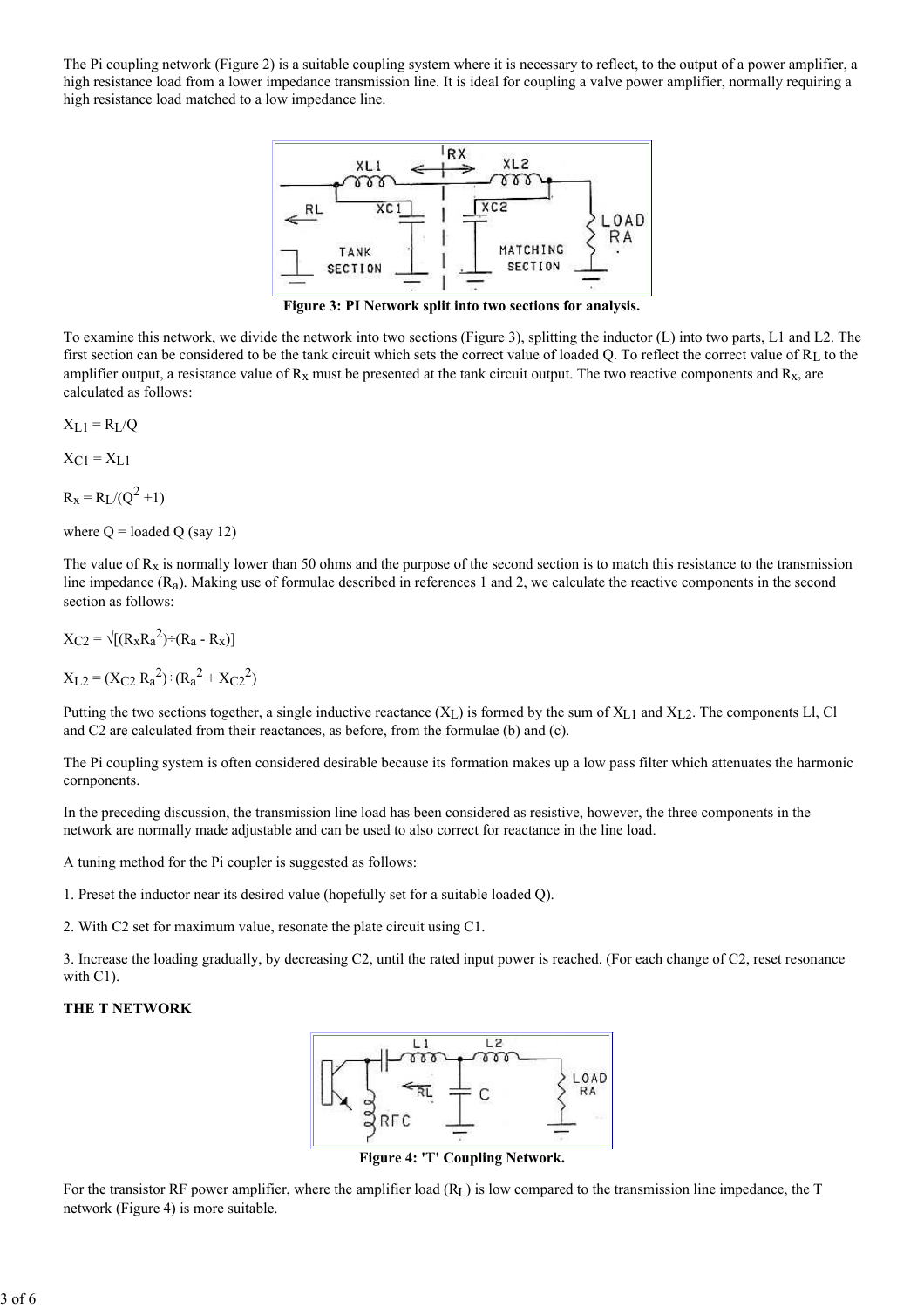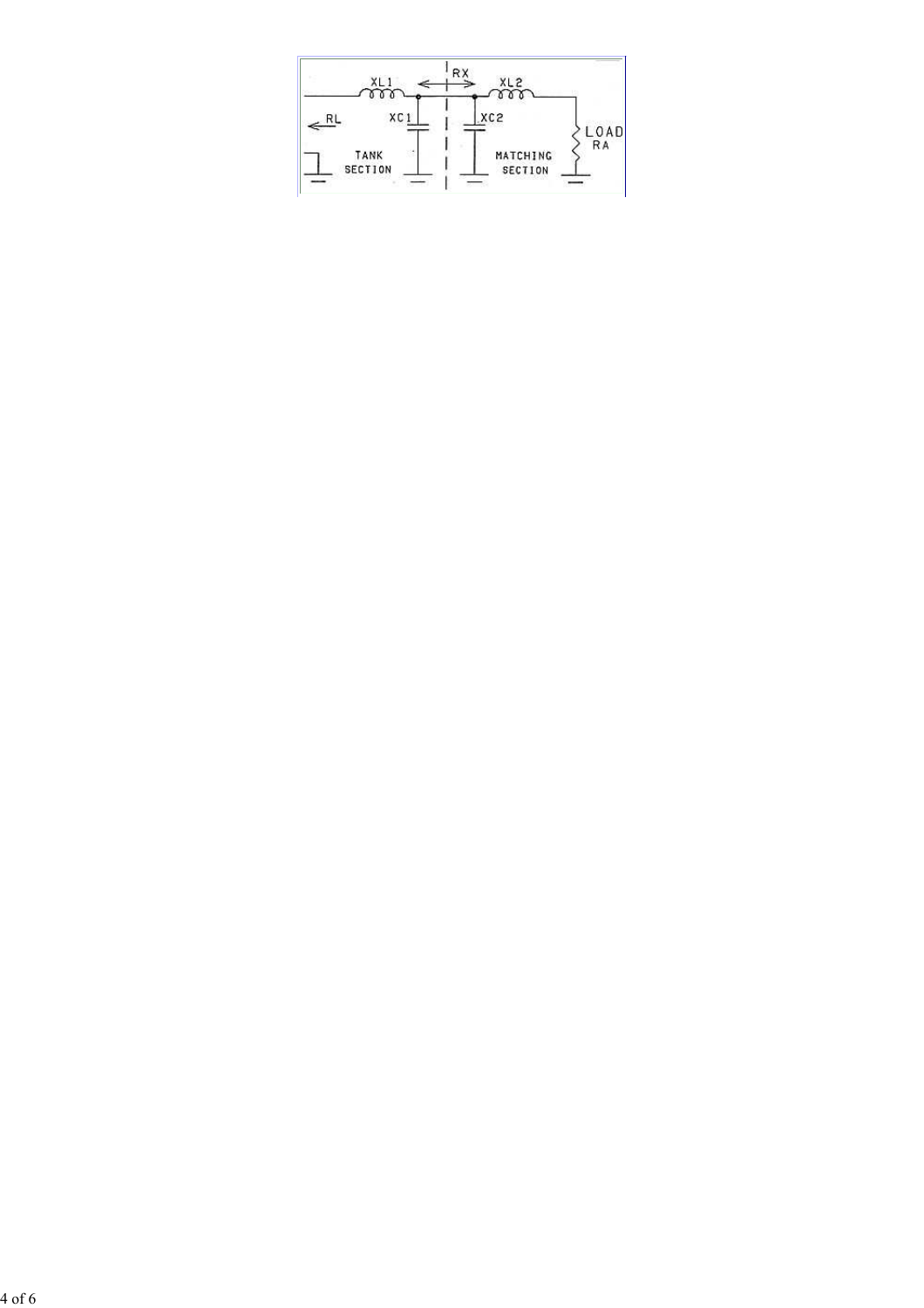# Figure 5: 'T' Network split into two sections for analysis.

Again we split the network into a tank section and a matching section with capacitor C split into two parts C1 and C2 (refer Figure 5). In this case, Rx is made greater than RL and calculation, for the tank section, is as follows:

$$
X_{L1} = R_L Q
$$

 $X<sub>C1</sub> = X<sub>L1</sub>$ 

$$
R_X = R_L(Q^2 + 1)
$$

For the transistor power amplifier, Rx also works out greater than Ra and, in the matching section, we again use the formulae from references 1 and 2, to calculate the reactive components as follows:

 $X_1$ <sub>2</sub> =  $\sqrt{(R_x - R_a)R_a}$ 

 $X_{C2} = X_{L2} + R_a^2/X_{L2}$ 

Putting the two sections together, the reactance  $(X_C)$  of capacitor C, is the parallel result of  $X_C1$  and  $X_C2$ , i.e.

$$
X_C = X_C 1 X_C 2 / (X_C 1 + X_C 2)
$$

The components Ll, L2 and C are calculated from their reactances, as before, from the formulae (b) and (c).

As stated earlier, the load resistance  $(R<sub>L</sub>)$  for a transistor is normally quite low and certainly less than the transmission line impedance (typically 50 ohms). However, using power MosFET transistors, the supply voltage is often much higher than that used with bipolar transistors and for low power stages of the MosFET type, the load resistance might turn out to be greater than 50 ohms. For this case the Pi network might be more suitable than the T network. To make the decision, work out the value of  $R_L$  first. If  $R_L$  is greater than the line impedance, use the Pi network. If it is less than the line impedance, use the T network.

# UNTUNED OR BROADBAND AMPLIFIER

Instead of using a tank circuit, transistor RF power amplifiers of today are often coupled to the antenna transmission line via untuned broadband transformers. Harmonics of the operational frequency components are reduced by feeding the output via a low pass filter which has a cut off frequency some 20 to 30 percent above the operating frequency (refer Figure 6).



Figure 6: Broadband Coupling with Low Pass Filter

If the amplifier is to work in a linear made for single sideband operation and a high efficiency is to be achieved, it must work in class AB or class B where amplifier current flows for less than the whole AC cycle. In the opinion of the writer, a broadband linear RF amplifier, operating in class AB or class B, should be given the same design considerations as a similar class of audio amplifier, that is, it should operate push-pull to maintain continuity of amplifier current flow for the whole AC cycle. (It is a different case to the single ended tuned amplifier which has the inertia provided by a tank circuit to maintain a good waveform).

Notwithstanding what has been said in the previous paragraph, circuits are published for single ended broadband linear amplifiers which rely on a following low pass filter to remove the harmonic components generated. However, in these, one must question the level of additional components, within the filter passband, which might be generated by intermodulation between the various sideband components passing through the amplifier. Another point is that second harmonic components are those nearest to the fundamental frequency and the least attenuated by the slope of the low pass filter. Push pull operation helps by balancing out these particular harmonics.

A few words can be said about the load resistance of a push pull transistor amplifier. Formula (a) was previously given for the single ended stage. If the amplifier works push pull class B, each transistor works on half a cycle and the load resistance across one half of the output transformer should be the same as formula (a). The load resistance  $(R_{cc})$  across the complete winding is four times this, i.e.:

 $R_{cc} = 2E_{bb}^2/P_0$ 

For push pull class A, each transistor shares half the power over the full cycle and each should see a load resistance, at its own half of the transformer primary, twice that of formula (a). The load resistance across the complete wind is four times that of the half